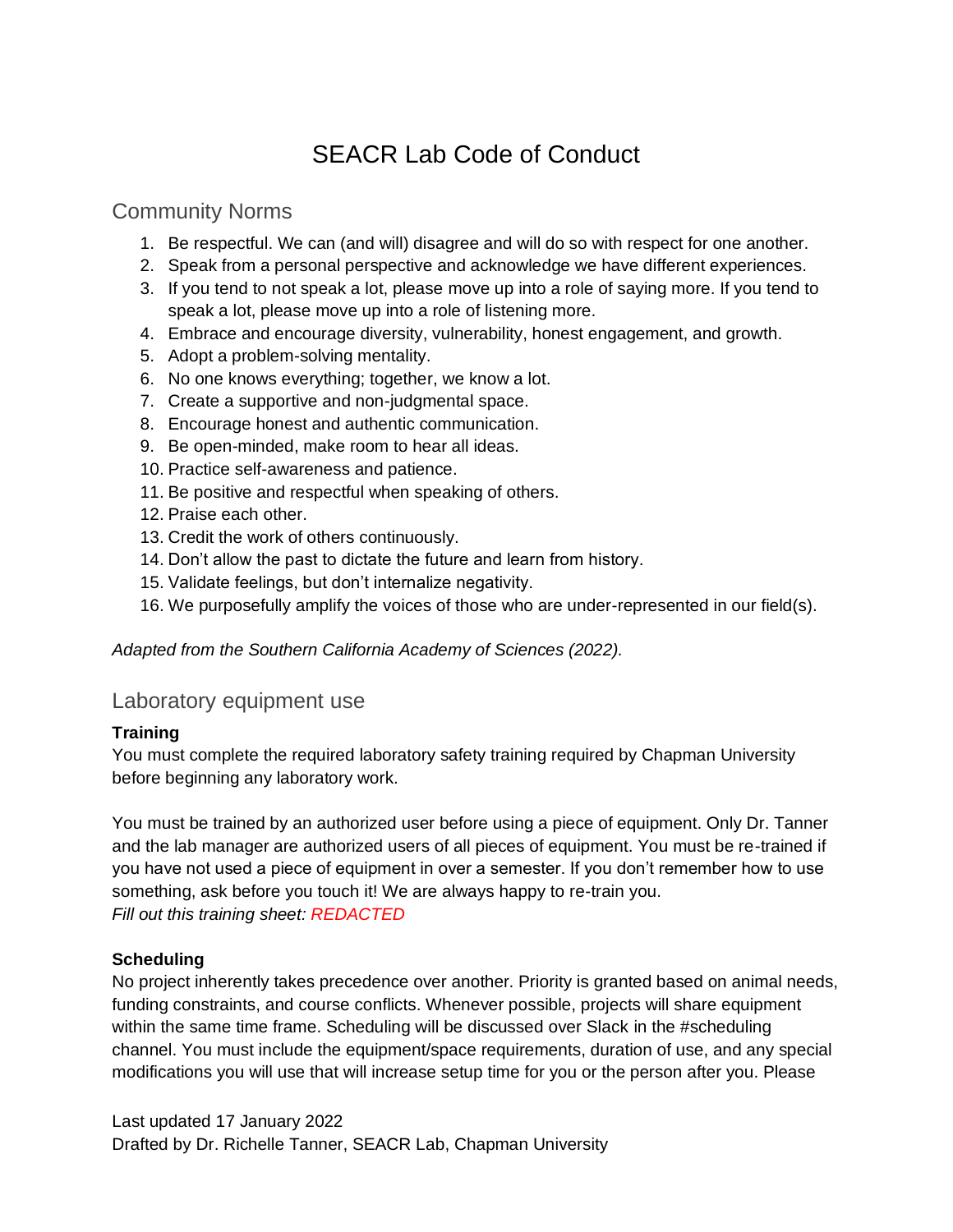also include an ideal time frame in which you will conduct this experiment, and any flexibility this might have. If there is a piece of equipment in high use, we will create a calendar for scheduling.

## Guidelines for authorship

When possible, all researchers involved with a project in more than just conducting the experiment will receive authorship. Authorship order will depend on scores evaluated by the APA's authorship determination scorecard. Dr. Tanner will be the last and corresponding author on most papers, unless there is no lead researcher for the writing phase, in which case she may be first author. Disputes may be discussed during group meetings if necessary. Authorship and author order must be discussed before experimentation begins but they can evolve over time.

# Conflict resolution

We will strive to maintain honest and open communication so that issues do not evolve into major problems. **Always assume good intentions, be patient, and actively listen to avoid major problems**. However, there are situations that will arise that require formal conflict resolution. Here are the steps for resolving a conflict or issue (including accusations of harassment or bullying):

- 1. Depending on your comfort with the situation:
	- a. Have a conversation with the other party and discuss how they have made you feel. Have a solution ready that they can implement to resolve the conflict. Be ready to hear their feelings and modify your approach. For smaller issues, the conflict resolution should end here. Always follow up with Dr. Tanner if you feel it is necessary.
	- b. Have a conversation with Dr. Tanner (set up a meeting) and discuss the conflict and its impacts on your personal well-being and/or lab performance/morale. Respectfully detail the situation without name calling, and make sure to have a detailed account of the people involved/affected and the number of times you have experienced it and/or have tried to resolve it. Have a solution ready that can be implemented to resolve the conflict. Be open to changes.
- 2. You and Dr. Tanner will discuss whether college or university-level action is required. Here are some of the available resources we may draw upon:
	- a. Academic Integrity: [https://www.chapman.edu/academics/academic](https://www.chapman.edu/academics/academic-integrity/index.aspx)[integrity/index.aspx](https://www.chapman.edu/academics/academic-integrity/index.aspx)
	- b. Dean of Students: [https://www.chapman.edu/students/dean-of](https://www.chapman.edu/students/dean-of-students/index.aspx)[students/index.aspx](https://www.chapman.edu/students/dean-of-students/index.aspx)
	- c. Title IX Office: [https://www.chapman.edu/students/health-and-safety/title](https://www.chapman.edu/students/health-and-safety/title-ix/index.aspx)[ix/index.aspx](https://www.chapman.edu/students/health-and-safety/title-ix/index.aspx)
	- d. P.E.E.R.:<https://www.chapman.edu/students/health-and-safety/peer/index.aspx>
	- e. Student Psychological Counseling Services: [https://www.chapman.edu/students/health-and-safety/psychological](https://www.chapman.edu/students/health-and-safety/psychological-counseling/index.aspx)[counseling/index.aspx](https://www.chapman.edu/students/health-and-safety/psychological-counseling/index.aspx)